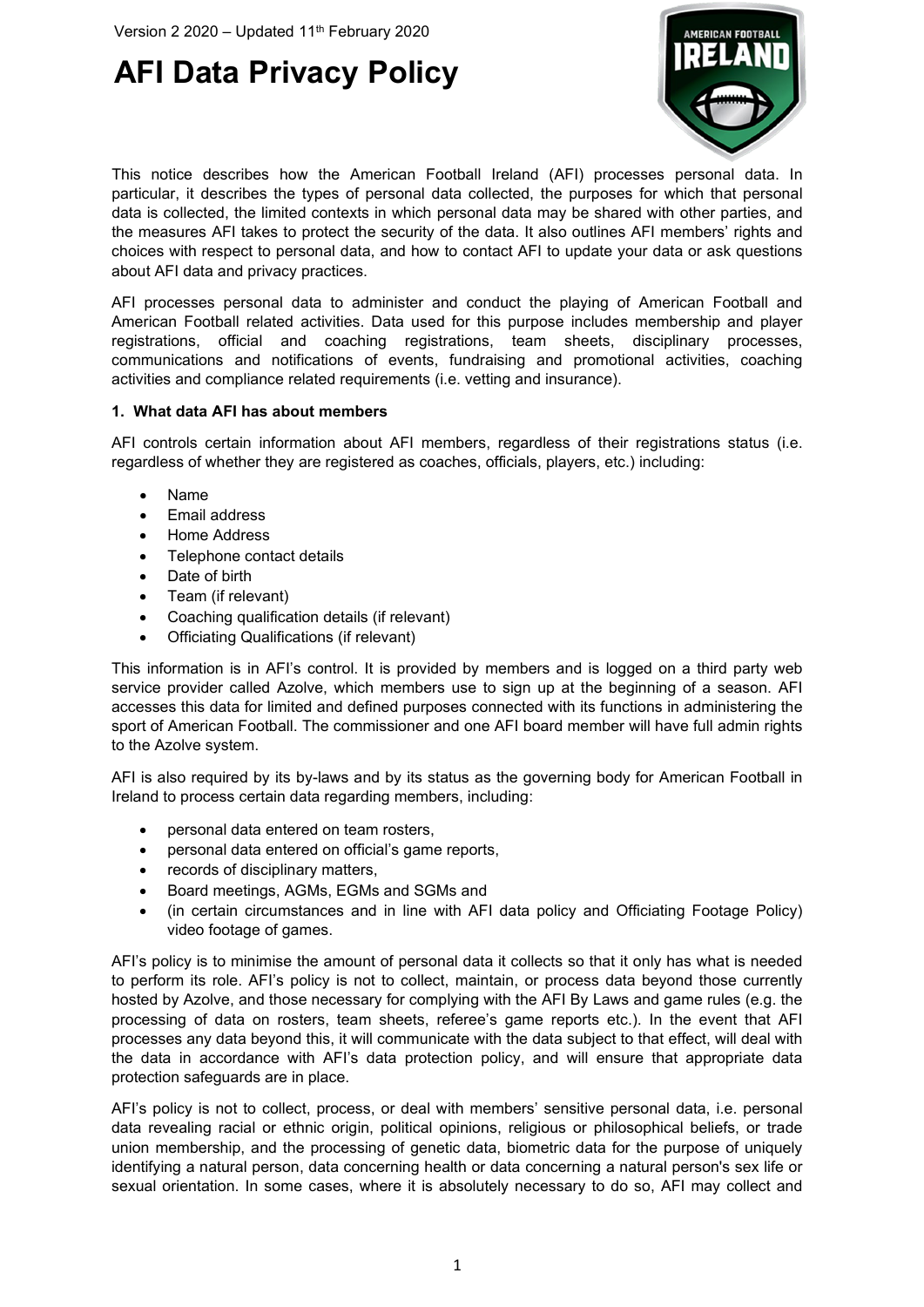

process such information where doing so is critical to the functioning of AFI (e.g. AFI may process data relating to someone's health in relation to on-field injuries). In such a case, AFI will ensure that the data subject is informed of such processing, and that such data is subject to all relevant data protection safeguards.

### **2. The grounds on which AFI processes data**

AFI is the national governing body for American Football in Ireland, a status conferred on it in association with Sport Ireland under relevant legislation.

AFI processes personal data in pursuit of its functions as the national governing body. It is necessary to process personal data in connection with many important functions AFI exercises under its constitution and by-laws. For example:

- Names and various other player details are required to be processed by AFI, including by AFI's officiating department, in order to secure compliance with rules regarding player eligibility and suspensions,
- Personal data such as date of birth is required to assess player eligibility, level of competitive football relevant to the player, and whether child protection policies apply in certain cases (e.g. re youth football),
- video footage is required to be shared with and processed by AFI for the purposes of resolving appeals relating to ejections.

AFI processes personal data on the basis that it is necessary to do so in order to comply with legal obligations set out in AFI's by-laws and constitution, and obligations on AFI to regulate the sport of American Football in Ireland, and on the basis that AFI carries out its functions in the public interest and in exercise of official authority as a national governing body. AFI will, on occasion and where necessary, carry out processing for the purposes of pursuing its legitimate interests, such as the promotion of American football in Ireland. In all cases AFI will have regard to the rights and interests of data subjects, and all processing by AFI will take place in accordance with this policy.

#### **3. What AFI does with your data**

AFI uses personal data to fulfil its duties to administer, regulate, promote, and facilitate the sport of American football in Ireland. The uses of personal data will include:

- To communicate with data subjects regarding membership of AFI or the status of a member in any respect,
- To support or corroborate details provided on game day, via rosters provided to officials, game tape, or otherwise,
- To consider disciplinary matters or appeals in accordance with the AFI by laws and constitution,
- For the purpose of proper, transparent, efficient, and lawful administration of the sport of American Football in Ireland,
- To update records or to perform data analyses of membership statistics,
- To ensure accuracy and quality of data retained,
- To comply with our legal obligations, including, without limitation, regulatory obligations, obligations under data protection law, and obligations arising as a member of Sport Ireland, or otherwise enforce or protect AFI's rights.
- As otherwise permitted pursuant to this Privacy Policy or as otherwise authorized by members.

Your data will be processed only by people authorised to do so in relation to the specific processing in question. Such processing will be carried out in accordance with AFI's data policies. For example, hard copy rosters will be dealt with by referees on game day in accordance with AFI By Laws as per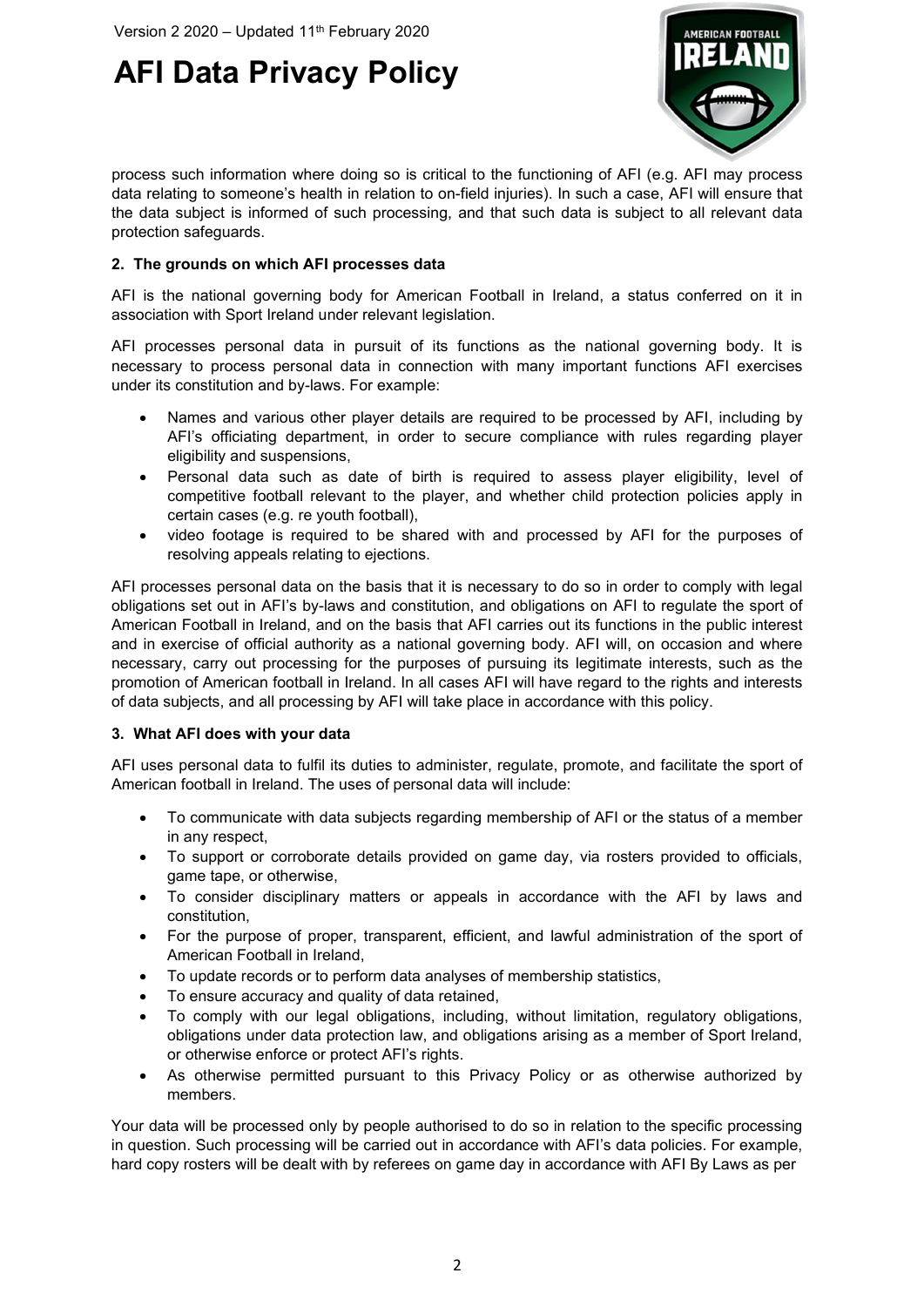

Section 1.O.1. AFI will ensure that such processing does not involve third parties and that; save as contemplated by this policy, personal data controlled by AFI is not transferred to any third party.

### **4. Sharing data**

AFI will not share personal data with third parties other than in accordance with this policy, and in pursuit of the basis for which the information was collected or processed. Any data shared with a third party shall be anonymised to the greatest practicable extent, and shall be shared in accordance with this policy. Unless sharing personal data with a third party is required by law, AFI will seek consent of data subjects before sharing personal data.

Examples of cases in which AFI may share personal data with third parties include:

- Communicating with event providers or hosts, sports agencies, entertainment representatives, tour operators or other persons involved in facilitating, hosting, organising, or liaising with AFI -related or AFI -sanctioned football,
- Communicating re data hosted by service providers (e.g. Azolve),
- Communicating relevant information to any external third party who has a legitimate and lawful interest in receiving the personal data from AFI, e.g. auditors, officials of Sport Ireland, or members of a disciplinary committee.
- If AFI is required to disclose personal data by law or as part of a legal process, in response to a request from a court, law enforcement authorities, or public/government officials,
- When sharing personal data is necessary or appropriate to prevent physical harm or financial loss,
- In connection with an investigation of suspected or actual fraudulent or illegal activity,
- As otherwise permitted pursuant to this Policy.

#### **5. Security**

AFI will review, monitor, and evaluate its privacy practices and protection systems on a regular basis. The policies and procedures relevant to the protection and management of personal data are the responsibility of the AFI management board and the administration of AFI, and AFI's policies are consistently reviewed by the Board.

AFI will take measures to delete personal data (or to keep it in a form that does not permit identification of an individual) when data is no longer necessary for the purposes for which it is processed, unless required by law to keep this information for a longer period. When determining the retention period for personal data, AFI takes into account various criteria, such as the nature of the data, potential risks arising to AFI and/or to the data subject and/or to any other person from the deletion of the data, the likelihood of the data being relevant to the purpose for which it is processed in future, the impact on AFI's functioning if the data is deleted, and mandatory retention periods provided by law and the statute of limitations.

As a 32 county organisation and as an organisation promoting and sanctioning international sporting competition, AFI will sometimes be required to transfer personal data between legal jurisdictions. AFI is occasionally required to transfer such data for the purposes of processing player transfers. If data is transferred to a jurisdiction in which data protection standards differ to those applicable in the EU, we will take steps to ensure that as little data as possible is so transferred, that data is anonymised as far as possible, and that data subjects are informed of such a data transfer and of the relevant safeguards applicable to it. When AFI transfer your personal data to other countries, AFI will protect that information as described in this document or as disclosed to you at the time of the collection.

AFI 's policy is not to deal with the personal data of anyone under the age of 16.

#### **6. Your data and your rights**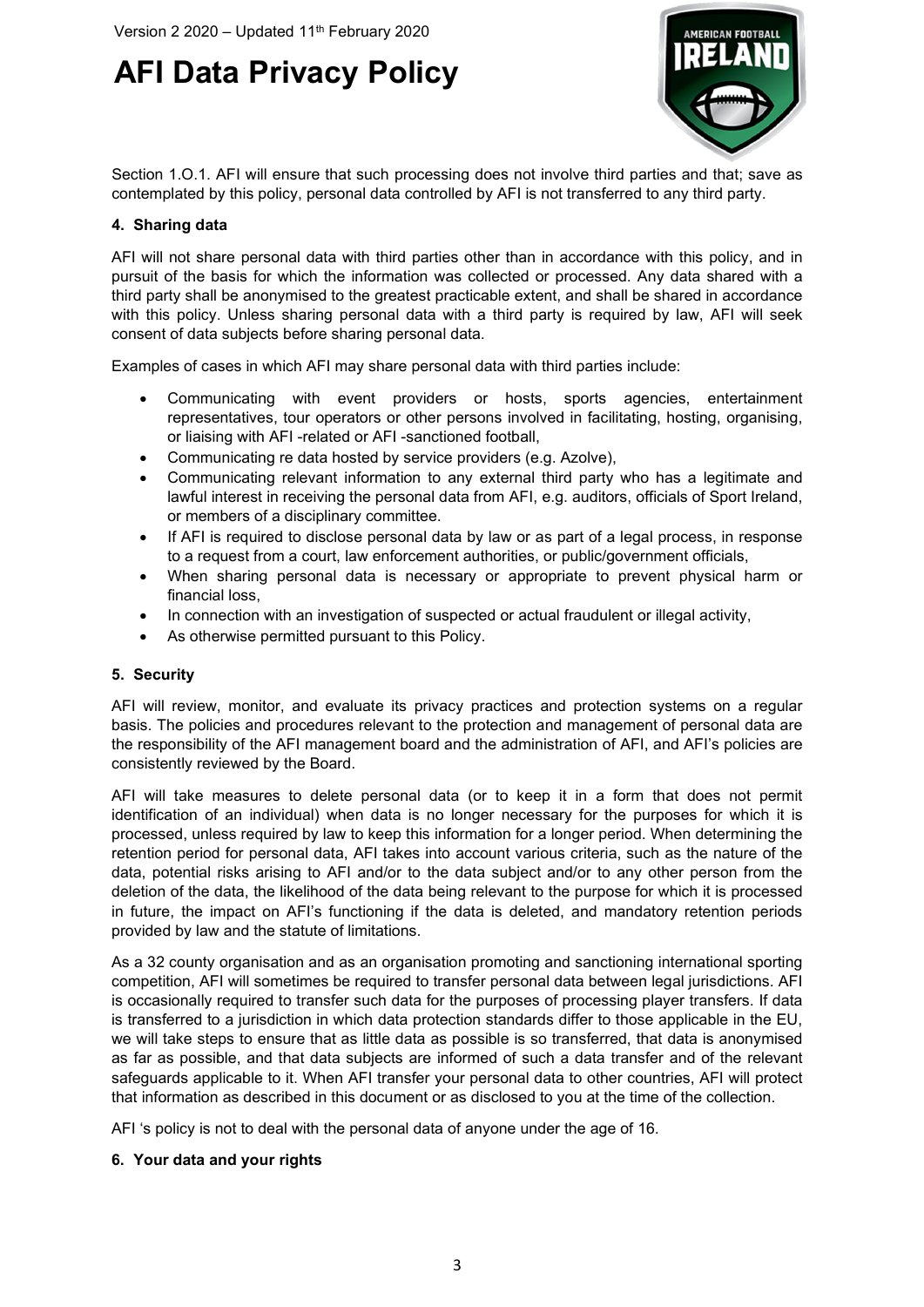

Subject to applicable legal obligations, data subjects whose data is controlled or processed by AFI may have the right to:

- Enquire whether their personal data is being processed, and on what basis such processing takes place, and details about that data such as any recipient(s) of the personal data to whom the personal data has or will be disclosed, and the retention period for the relevant data,
- To request copies of certain personal data regarding them,
- Opt out of collection and processing of their personal data in certain respects,
- Request access to and receive information about the personal data kept by AFI about them,
- Update and correct inaccuracies in that personal data without undue delay  $-$  if a person's personal data is incomplete, they have the right to have that data completed, including by means of providing supplementary information,
- Restrict or object to the processing of personal data,
- Have data anonymized or deleted, as appropriate,
- Exercise rights to data portability to easily transfer information to another entity,
- Lodge a complaint with an appropriate supervisory authority, including The Data Protection Commissioner.
- Withdraw any consent previously provided regarding the processing of personal data, at any time and free of charge. AFI will apply such preferences going forward and this will not affect the lawfulness of the processing before the withdrawal of consent.

Those rights may be limited in some circumstances by legal requirements. Note that, depending on the extent of the requested data deletion or opt-out, it may not be possible for a member to participate in football if certain essential information is not available to AFI for processing.

If a data subject would like to exercise their rights described above, please see the "Contact and Support" section below

#### **7. Updates**

AFI's data policy may be updated from time to time to reflect changes in AFI's data practices. AFI will indicate at the top of the notice the date on which it was most recently updated. If AFI update their data policy and/or privacy notice AFI may seek your consent.

#### **8. Process for dealing with a Data Access Request**

Definitions: Data Controller – AFI Board Data Subject – The person(s) requesting a Data Access Request

A Data Access Request can be received from any current member of AFI. Proof of registration may be requested.

Once a Data Access Request has been received it will be acknowledged the Data Controller officially. This will be completed within one (1) month of receipt of the request. The Data Controller can extend the time to respond by a further two (2) months if the request is complex or they have received a number of requests from the Data Subject. The Data Controller will respond within one (1) month to notify of the extension period.

The Data Controller will deal with requests free of charge. However, where requests from a Data Subject are considered 'manifestly unfounded or excessive' (for example where an individual continues to make unnecessary repeat requests or the problems associated with identifying one individual from a collection of data are too great) the Data Controller may: